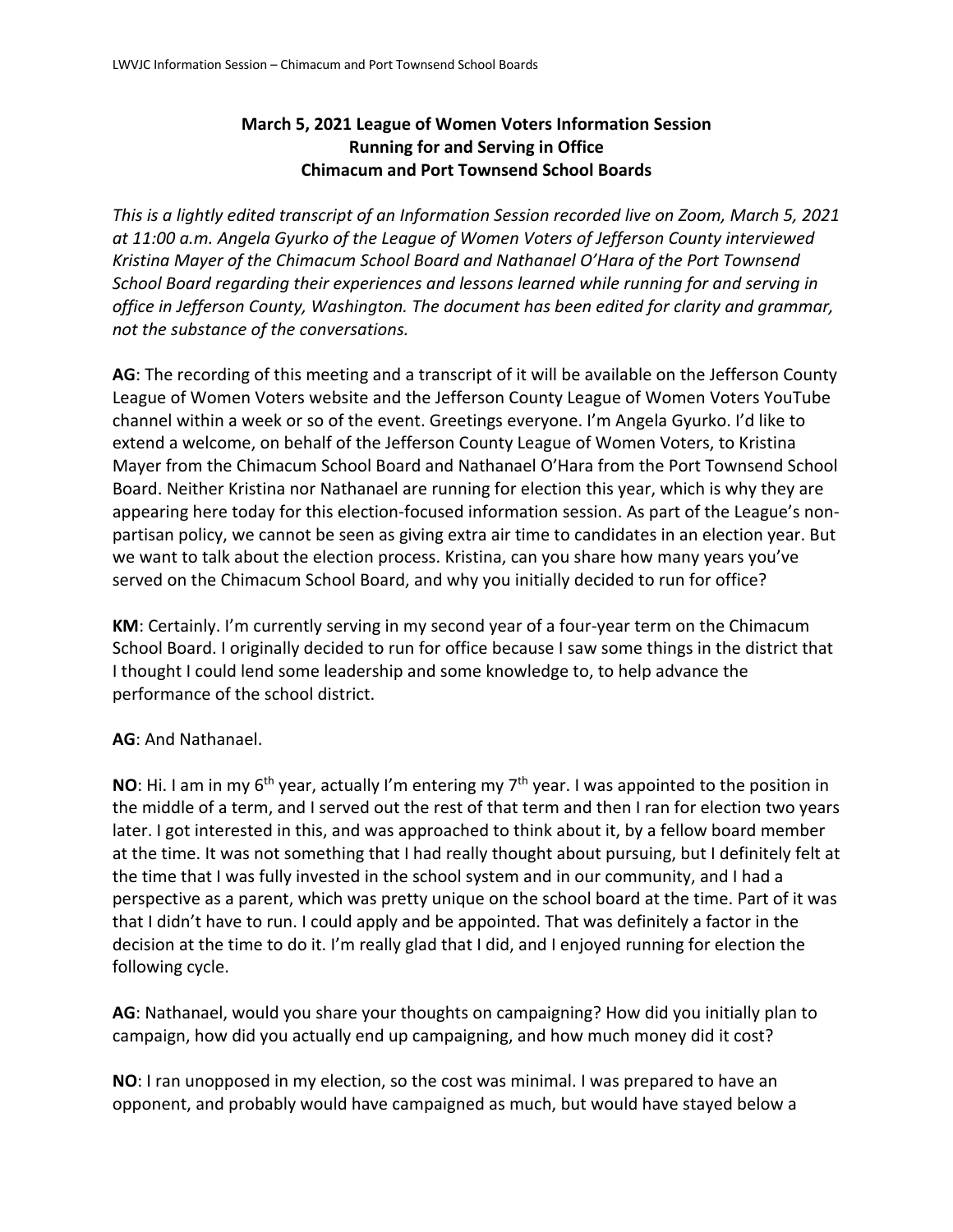small campaign size, so I did not incur many expenses at all. I did participate, I believe, in one or two forums that were open to candidates just to bring the schools out into the public, and I tried to take those opportunities as much as possible.

**AG**: And Kristina, how did you approach your campaign and how much did you end up spending?

**KM**: Well, I started attending board meetings well before I decided to actually run for office. I had previously applied to be appointed to an open seat and was not selected for that opportunity. When the election came around again, I decided that I would run. I had three opponents initially in the race, so I started attending meetings and doing a lot of background research on the things that were challenging the district and what was being done or not done about them. I have a unique perspective. Although I'm not a parent, I am a lifetime educator. I spent many years teaching. I was a Principal. I worked in the central office. I did nine years of service on the State Board of Education, so I have a deep policy background as well as practical knowledge. I quickly deciphered a campaign platform from the material that was presented at the board meetings and discussions I was having in the community with community members. I made that platform my mantra throughout the campaign and talked quite a bit about declining enrollment, and the need to increase our expectations about student performance to go beyond feeling like meeting the state average was good enough, and talking about what we could do to further some initiatives that were beginning to bloom in the district. It seems like there were a lot of voter guides to fill out, so I filled out many of those for the newspapers, and one for the league, and others. I attended the forums when invited and certainly talked to the press as they came forward and were curious about the election in Chimacum because it was unique to have four people vying for one seat. I chose the option of spending less than \$5,000 on the campaign. I saw no need to make this a high-cost item. I did buy yard signs and a few ads for the newspaper, but I kept it pretty low cost and relied primarily on the opportunities that were of no cost.

**AG**: Thank you very much for that. Kristina, can you give our viewers an idea of how much time you typically spend each week on School Board duties? Please be sure to mention whether this is more time or less time than you thought, and comment on the duties that typically take the most time.

**KM**: I have served as the Board Chair for the first year of my term and I am Board Chair also for this year. I spend some portion of every day doing something related to the School Board. There's always emails. There's conversations to have. There's something always going on. Uniquely, this year, Port Townsend and Chimacum, as you've probably read in the paper, were both searching for superintendents. Through conversations with the prior Chair in Port Townsend, Jennifer James Wilson, and then Nathanael, we decided to embark on a collaborative process. As you know, collaborating on things takes a little extra effort, and time, so this year has been completely time intensive. I would say we began thinking about this late last summer, and today we are welcoming for the first time Dr. Scott Mauk to our district for his initial visit with faculty and our directors and Acting Superintendent David Engel. So this has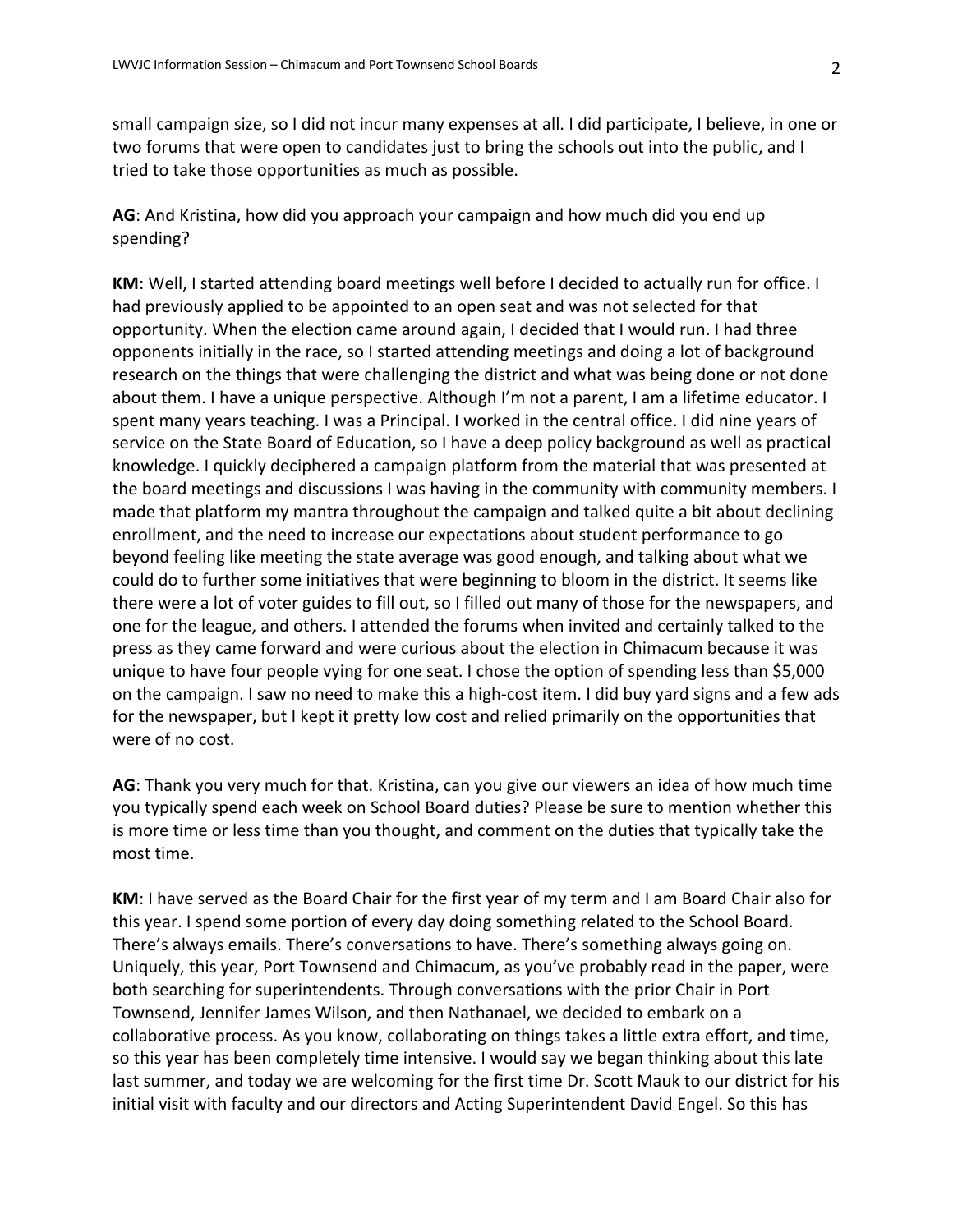been a particularly busy time. I would say generally that we have two board meetings a month, and as the Chair, I am asked to participate in a collaborative meeting with another board member and the superintendent to plan those agendas. That generally takes about an hour. Then we have the board meetings, which are two hours. Some weeks it's 3-5 hours, and some weeks it's a lot more than that. It really depends on what's happening. Some of the typical duties besides planning are forecasting ahead for setting board goals, making sure the board takes part in a self-evaluation annually and that we work with those results, working with the superintendent on any major initiatives that are happening in the district, and deciphering what role the board can play to advance those initiatives. We sign a lot of documents; we have to sign virtually every voucher for payment that goes by, and after every board meeting there's a packet of materials to come in and sign, so we have that duty as well. It's budget process coming up, so that'll be an interesting, and potentially bigger time investment, given covid and the strain that responding to covid has put on our school budgets.

**AG**: Thank you. And Nathanael, what has been your experience with the Port Townsend School Board regarding the time spent and the duties that take the most time?

**NO**: Very similar to Kristina's experience, I think. As Board Chair (I'm currently the Board Chair, and I did a two-year cycle of that a few years ago as well) there are meetings directly with the superintendent that are a little bit more time intensive, and you're just dealing with more in the public in that position. There are also standing committees that the district has, and each board member usually participates in one or two of those committees. They meet usually twice a month for about an hour or hour-and-a-half. Those meetings are pretty standard; the calendar is set so you know what to expect from those. The process of hiring a superintendent, which is ultimately our biggest responsibility, is very time intensive. Ideally, you won't be doing that many times on your term, but if that comes up, it is definitely a substantial time commitment. And then, we also do two retreats a year. Usually they're half a day, and a lot of that is checking in at the beginning of the budget process, checking in with the different levels of the district as far as the directors, the school staff. And the other one is typically the board planning for the year and a renewal of our strategic plan, and for Port Townsend, that is going to be more of a time commitment for this year coming up. As far as what I expected, I didn't know what to expect. Overall, it's more than I expected, but on the other hand, I believe it's exciting work. Being involved in the meetings is gratifying and they are very planned out, so scheduling for someone who works full-time can be a challenge at times, but it's also flexible and very rewarding.

**AG**: Continuing on that theme, Nathanael, now that we've talked about the hard parts of the job, what is the most rewarding part of the job? Why do you love being on School Board?

**NO**: For me, it's the connection that I'm able to facilitate with the community, particularly the parent population. I have tried to relay information, and I think I can, almost as an interpreter in some respects, facilitate those conversations. Working with the superintendent is very rewarding directly. We typically tried to have lunch (before covid) and it's just an opportunity to provide them with information on what we're hearing out in the community. The other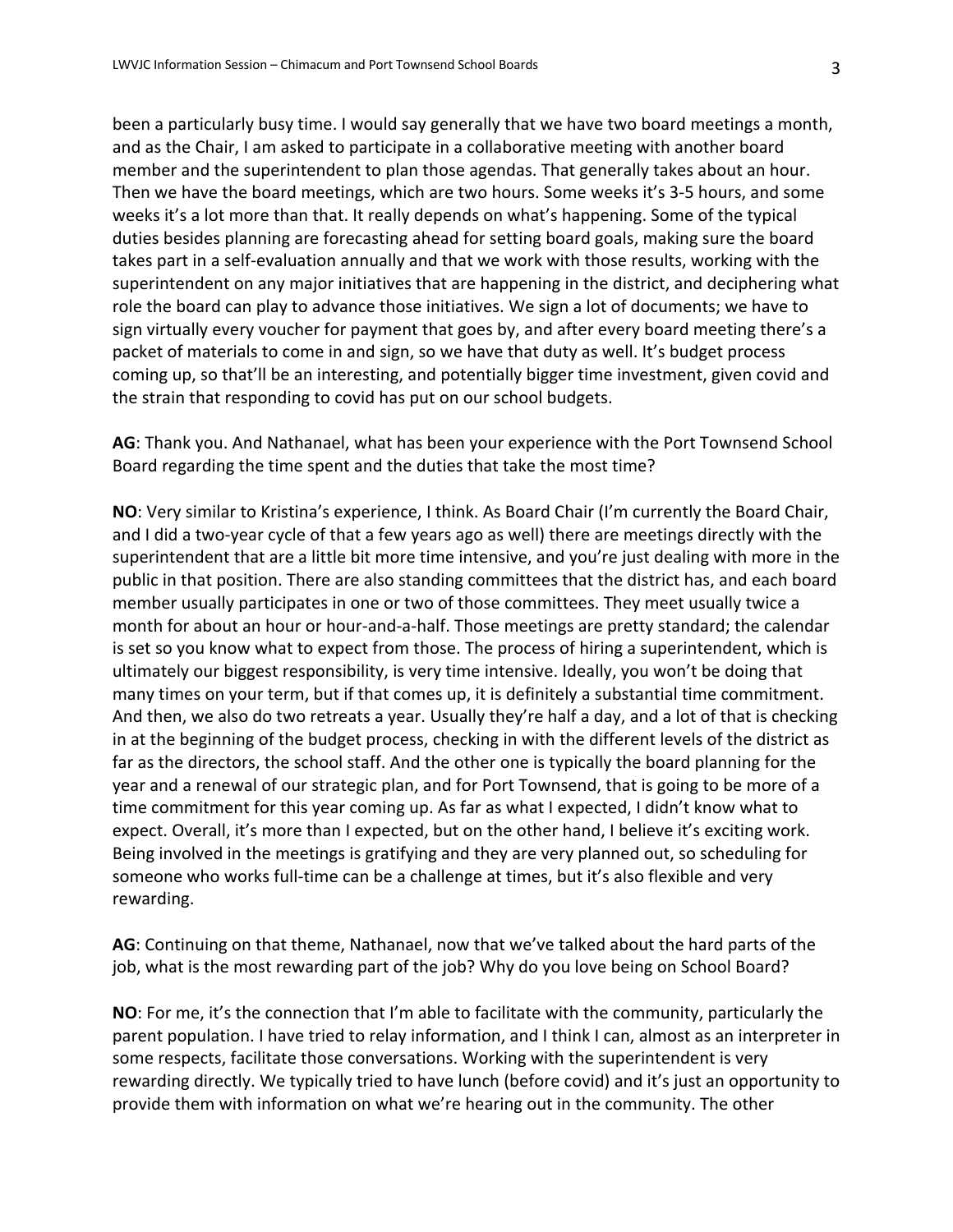rewarding aspect of my entire time on the board is, starting with the Maritime Discovery School Initiative, really focusing on making Port Townsend School District an interwoven part of the community and bringing in resources that our community has to offer. Finding ways to maximize those connections has been really rewarding.

**AG**: Thank you. And Kristina, what do you love most about your time serving on the Chimacum School Board?

**KM**: Much like Nathanael, it's fun to be in the mix of things that are happening. It's been very rewarding to support the superintendent and our school leaders in advancing initiatives. We have taken on the farm-to-school initiative wholeheartedly, we have great community nonprofit partners. I feel like my role really is to enable and to create the conditions for those things to flourish and to succeed, all the while keeping what students need and student success at the forefront. That's been my primary focus. Because I have that education background, I do enjoy my conversations with the superintendent a great deal, and value the way that he magically makes everything happen. It's been a delight to work with Dr. Engle in this interim period, and I look forward to working with Dr. Mauk in much the same way. It's been really rewarding to see so many positive things happening in Chimacum. A lot of them were already happening, but weren't being talked about quite enough, so we've done a lot to advance positive stories about what's happening in Chimacum. And certainly, joining Port Townsend has been a joy, and we continue to look forward to continuing our partnership, expanding and continuing to evolve it over time. We also all participate in the Jefferson County Education Partnership, which is all four districts in the county. I particularly enjoy those conversations because as a small county, with four small rural school districts, I think there's a lot of interesting and useful things we can do together.

**AG**: Thank you. I know we're all aware of how much extra our school boards, school superintendents, teachers, staff, students, and parents have had to shift in this past year. This has been a trying time, so with this in mind, what additional advice do you have for people considering a run for a local school board? Kristina?

**KM**: I would say, flexibility and agility. I had no idea, of course, when I ran, that we would suddenly be in a pandemic situation, or that we'd have to make some of the difficult decisions that we've had to make. Closing our schools was not an easy choice for us to make, and I want to thank our teachers and our staff for being so willing when it was time to come back to jumping in and coming back. There's been a lot of tough decisions to make, so we pretty much have to be adaptive, and ready to take on the challenges as they show up. Because they certainly have. Those choices around covid, around feeding our families during the early part of the pandemic, because it was really important for us to be delivering food on our school buses, to use our school transportation systems to deliver technology to families, all kinds of things that I never dreamed we would be doing, and at the same time working with our elected officials to let them know how our budgets for things like transportation and food were being dramatically affected by the pandemic and advocating for additional resources.